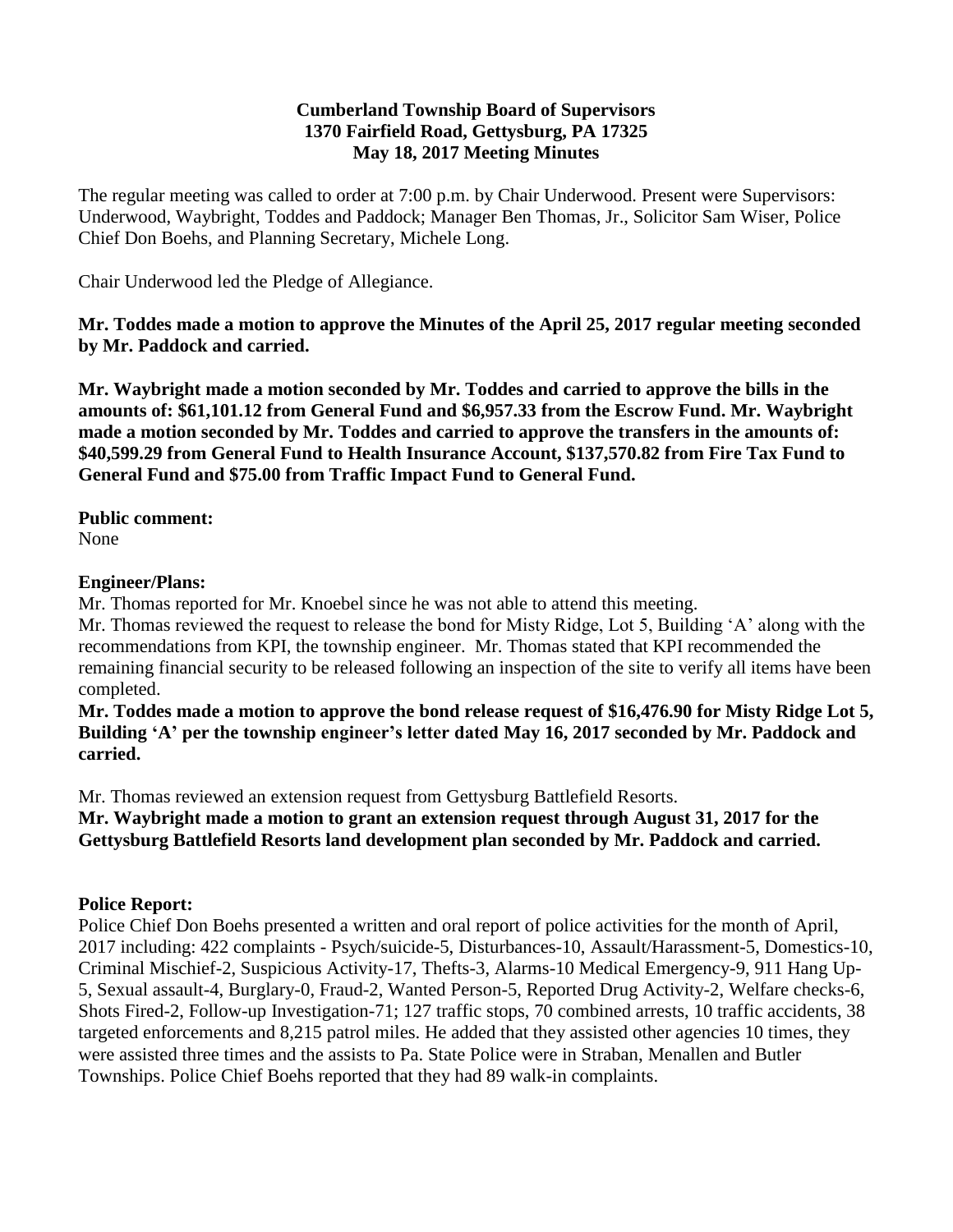## **Active Business:**

Mr. Thomas reported that the Township has received a letter from Martin K.P. Hill (Woodhaven Building and Development) in reference to a 30.75 acre open space parcel for possible Township ownership for the future Cumberland Village Section II. Mr. Thomas stated that this property is being offered to Cumberland Township or the Gettysburg Area Recreation Authority. Mr. Thomas explained that Mr. Hill wanted to be here but had a medical emergency where he could not attend this meeting and requested that the Board wait to discuss and make a possible decision until he was able to attend the meeting.

Mr. Thomas reported that it is time to consider the Township participating in the municipal solid waste and recyclables multiple municipalities bid process which will be for the contract term period of January 1, 2018 through March 31, 2022. Mr. Thomas stated that they have changed the next contract period to close at the end of March instead of the end of December so it is not close to the Christmas and New Year's Holidays. Mr. Thomas made a copy for Mr. Wiser to review for the Township. Mr. Wiser stated that he has had a chance to review this contract with Adams County Office of Planning and was satisfied with the contract.

## **Mr. Toddes made a motion for the Township to participate in the municipal solid waste and recyclables multiple municipalities bid process with Adams County. The motion was seconded by Mr. Paddock and carried.**

Mr. Thomas reported that after a review of the "Clean & Green Program" rollback funds will be received from Adams County property parcel 09F12-0159---000, 35.29 acres located in the Township which will result in a refund of \$1,044.87. Mr. Thomas added that the Land Conservancy of Adams County requested these funds for agricultural preservation funding. Mr. Thomas asked for the board to review and consider these funds being donated to the Land Conservancy for the Wolf property located in Cumberland Township.

## **No action was taken and the item will be placed on the June meeting agenda for when Mr. Shealer returns.**

Mr. Thomas reported that the Building & Grounds Renovation Committee will meet on Thursday, June 1, 2017 at 3:00 p.m. This meeting will be open to the public.

**Solicitor:** Nothing to report for public session. Mr. Wiser stated there would be an executive session held to discuss collective bargaining matters.

# **Committee Reports and comments from Board Members:**

**Building and Grounds –** Mr. Thomas reported the upcoming meeting scheduled for June 1, 2017 which is open to the public.

**Parks and Recreation** – Mr. Toddes reported that there is a lot going on at the park and the new director Jackie Dwyer is doing a great job. There is a new parking lot going in down by the dog park and the Kiwanis Club is starting a new playground. The old stage coach that was there for years has been remodeled by a group of citizens. Movie night is tomorrow night, Friday May 19, 2017, which is in conjunction with Straban Township Recreation Department.

**CTA** – Mr. Toddes reported that Route 30 is going to be repaved this summer and there are 30 manholes that need attention. They have received a 75% payback from the state to be able to raise them and do some extra work and replacing to upgrade them correctly. The Route 116 pipe is being replaced and CTA is going to do pipe bursting so the road doesn't need to be completely torn up.

**COG** – Mrs. Underwood stated the meeting is next week

**Highway –** Mr. Waybright reported that the guide rail replacement has been completed on Ridge, Barlow-Greenmount and Solomon Roads. Storm drain pipe replacement has begun in Twin Lakes I. No maintenance road projects have been scheduled as of yet, when they are a news release will be authored and the information will be placed on the Township website.